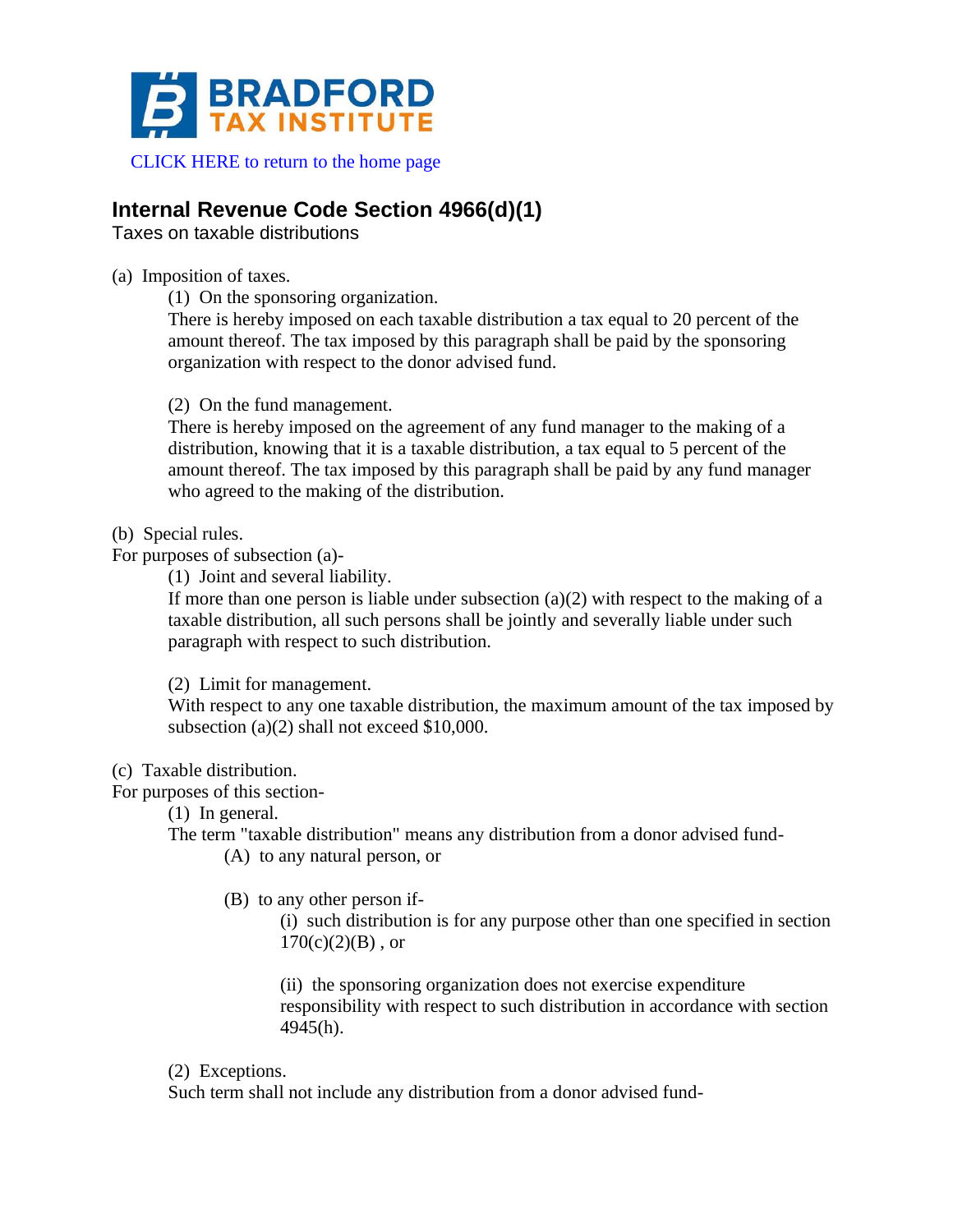(A) to any organization described in section  $170(b)(1)(A)$  (other than a disqualified supporting organization),

- (B) to the sponsoring organization of such donor advised fund, or
- (C) to any other donor advised fund.
- (d) Definitions.

For purposes of this subchapter-

(1) Sponsoring organization.

The term "sponsoring organization" means any organization which-

(A) is described in section 170(c) (other than in paragraph (1) thereof, and without regard to paragraph  $(2)(A)$  thereof),

- (B) is not a private foundation (as defined in section 509(a)), and
- (C) maintains 1 or more donor advised funds.
- (2) Donor advised fund.

(A) In general. Except as provided in subparagraph (B) or (C) , the term "donor advised fund" means a fund or account-

(i) which is separately identified by reference to contributions of a donor or donors,

(ii) which is owned and controlled by a sponsoring organization, and

(iii) with respect to which a donor (or any person appointed or designated by such donor) has, or reasonably expects to have, advisory privileges with respect to the distribution or investment of amounts held in such fund or account by reason of the donor's status as a donor.

(B) Exceptions. The term "donor advised fund" shall not include any fund or account-

(i) which makes distributions only to a single identified organization or governmental entity, or

(ii) with respect to which a person described in subparagraph  $(A)(iii)$ advises as to which individuals receive grants for travel, study, or other similar purposes, if-

> (I) such person's advisory privileges are performed exclusively by such person in the person's capacity as a member of a committee all of the members of which are appointed by the sponsoring organization,

(II) no combination of persons described in subparagraph (A)(iii) (or persons related to such persons) control, directly or indirectly, such committee, and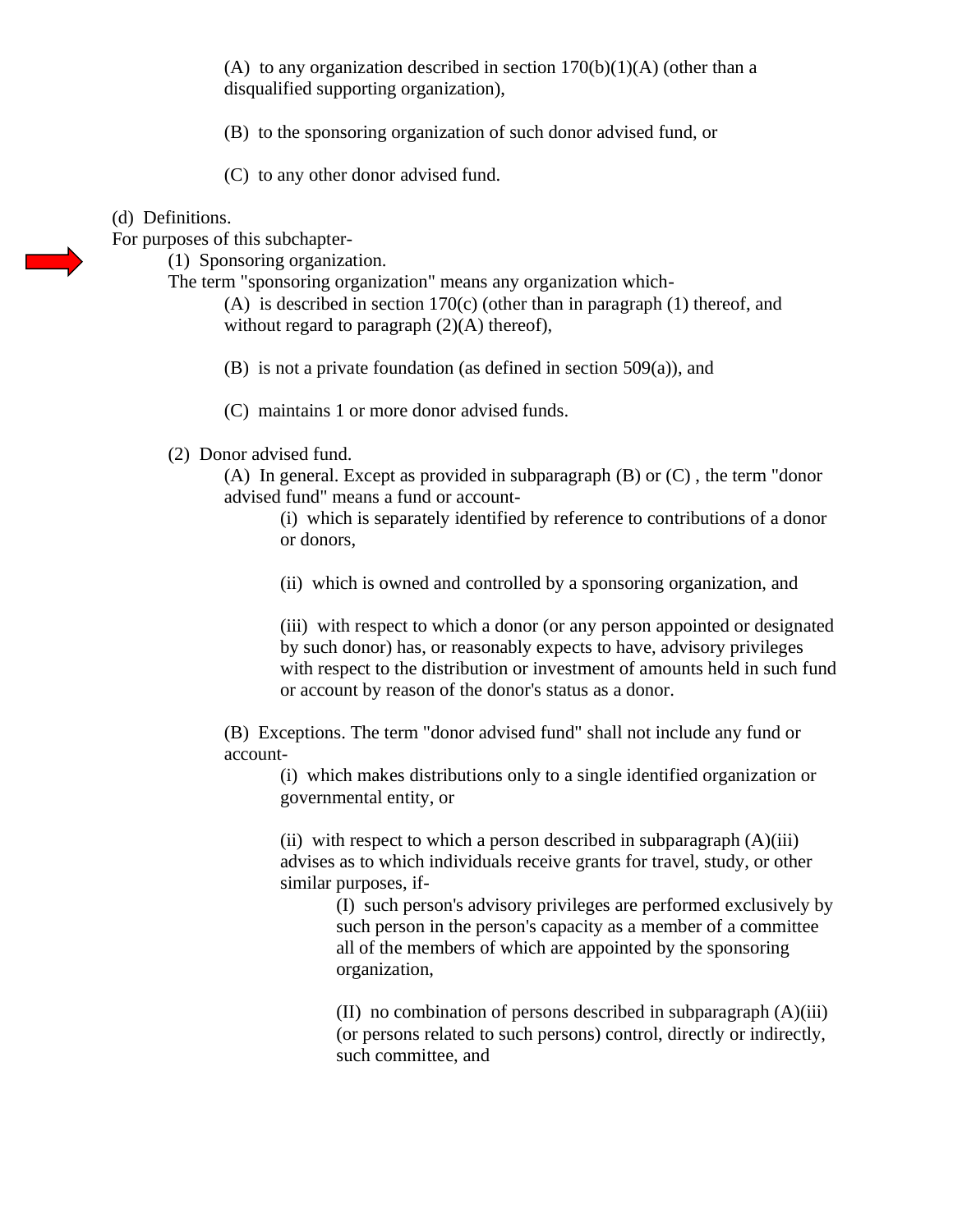(III) all grants from such fund or account are awarded on an objective and nondiscriminatory basis pursuant to a procedure approved in advance by the board of directors of the sponsoring organization, and such procedure is designed to ensure that all such grants meet the requirements of paragraphs (1), (2) , or (3) of section  $4945(g)$ .

(C) Secretarial authority. The Secretary may exempt a fund or account not described in subparagraph (B) from treatment as a donor advised fund-

(i) if such fund or account is advised by a committee not directly or indirectly controlled by the donor or any person appointed or designated by the donor for the purpose of advising with respect to distributions from such fund (and any related parties), or

- (ii) if such fund benefits a single identified charitable purpose.
- (3) Fund manager.
- The term "fund manager" means, with respect to any sponsoring organization- (A) an officer, director, or trustee of such sponsoring organization (or an individual having powers or responsibilities similar to those of officers, directors, or trustees of the sponsoring organization), and

(B) with respect to any act (or failure to act), the employees of the sponsoring organization having authority or responsibility with respect to such act (or failure to act).

## (4) Disqualified supporting organization.

(A) In general. The term "disqualified supporting organization" means, with respect to any distribution-

(i) any type III supporting organization (as defined in section  $4943(f)(5)(A)$ ) which is not a functionally integrated type III supporting organization (as defined in section  $4943(f)(5)(B)$ ), and

(ii) any organization which is described in subparagraph  $(B)$  or  $(C)$  if-

(I) the donor or any person designated by the donor for the purpose of advising with respect to distributions from a donor advised fund (and any related parties) directly or indirectly controls a supported organization (as defined in section 509(f)(3) ) of such organization, or

(II) the Secretary determines by regulations that a distribution to such organization otherwise is inappropriate.

(B) Type I and type II supporting organizations. An organization is described in this subparagraph if the organization meets the requirements of subparagraphs (A) and  $(C)$  of section 509 $(a)(3)$  and is-

(i) operated, supervised, or controlled by one or more organizations described in paragraph (1) or (2) of section 509(a), or